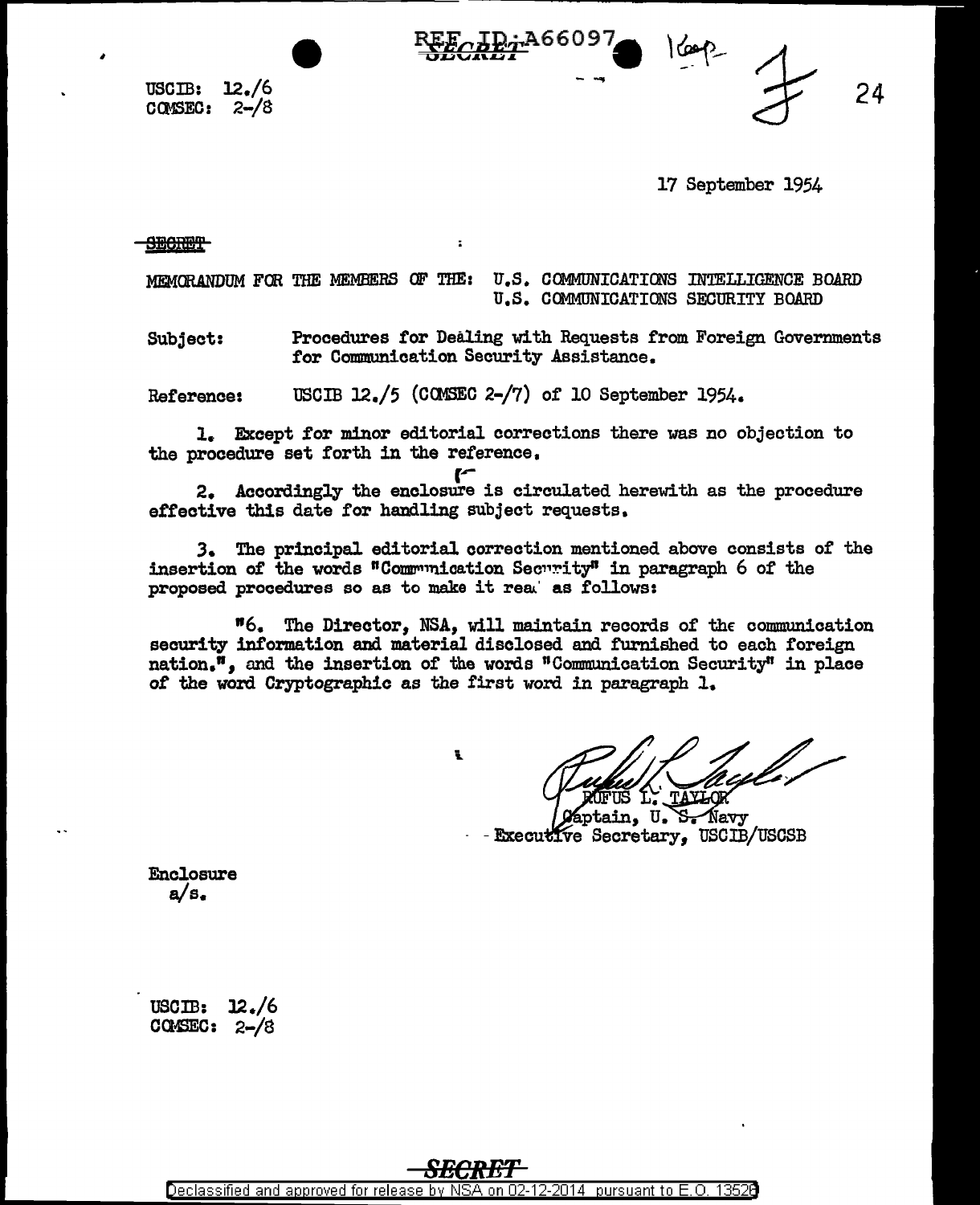,



## PROCEDURES FOR DEALING WITH REQUESTS FROM FOREIGN GOVERNMENTS FOR

'

## COMMUNICATION SECURITY ASSISTANCE

1. "Communication Security assistance" includes, for the procedure described herein, provision of crypto-material such as crypto-equipments, codes, ciphers, key lists, and associated material, as well as instructions or advice pertaining to Communication Security or the use, development, or improvement of Communication Security equipment.

2. When a member department or agency receives, either formally or informally, requests for Communication Security assistance from foreign governments, international organizations, or their authorized representatives, the member department or agency shall take the following action:

a. Ascertain that the request is one authorized by proper officials of the foreign nation.

b. Inform the requesting official that the matter will be referred to the appropriate U.S. officials for action.

c. Forward a copy of the request together with other information provided by the foreign representative concerning the requirement for Communication Security assistance to the Director, National Security Agency, and an information copy to the Executive Secretary, USCSB.

*3.* The Executive Secretary may forward copies of the request to members of USCSB and USCIB for their information, or will do so upon request of a member.

4. Upon receipt of a request from a member department or agency, the Director, NSA, will if current policy permits, take appropriate action to fulfill the request and inform the Board that such action has been taken. It, however, current policy does not authorize the request to be granted the Director, NSA, will present his recommendations for the action to be taken on the request to USCSB. The Director, NSA, will effect coordination as necessary with USCIB before submitting his recommendations to USCSB.

5. In considering disclosure of Communication Security information to foreign nations, USCIB may consult with LSIB.

6. The Director, NSA, will maintain records of the Communication Security information and material disclosed and furnished to each foreign nation,.

7. In cases where requirements for Communication Security assistance given to members are ambiguous and need clarification before final decision can be recommended, the Director, NSA, may arrange with the appropriate

*SECRET*